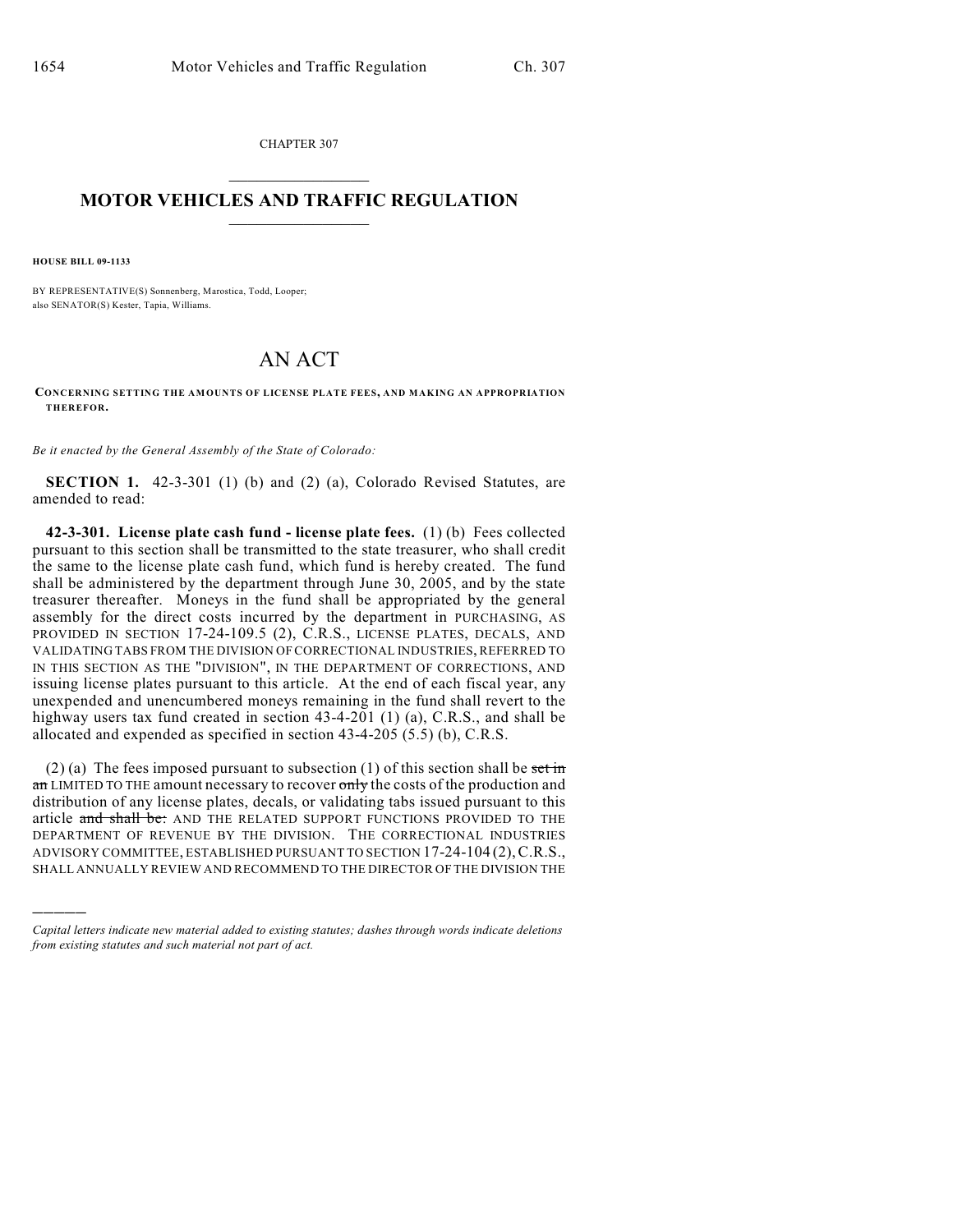AMOUNTS OF THE FEES TO BE IMPOSED PURSUANT TO SUBSECTION (1) OF THIS SECTION. THE DIRECTOR OF THE DIVISION, IN COOPERATION AND CONSULTATION WITH THE DEPARTMENT OF REVENUE AND THE OFFICE OF STATE PLANNING AND BUDGETING, SHALL ANNUALLY ESTABLISH THE AMOUNTS OF THE FEES IMPOSED PURSUANT TO SUBSECTION (1) OF THIS SECTION TO RECOVER THE DIVISION'S COSTS PURSUANT TO THIS SUBSECTION (2). ON OR BEFORE MARCH 1, 2010, AND ON OR BEFORE MARCH 1 EVERY FIVE YEARS THEREAFTER, THE DIRECTOR OF THE DIVISION SHALL FILE A WRITTEN REPORT WITH THE TRANSPORTATION AND ENERGY COMMITTEE OF THE HOUSE OF REPRESENTATIVES, OR ANY SUCCESSOR COMMITTEE, AND THE TRANSPORTATION COMMITTEE OF THE SENATE, OR ANY SUCCESSOR COMMITTEE, CONCERNING ANY CHANGE WITHIN THE PRECEDING FIVE YEARS IN THE AMOUNT OF THE FEE IMPOSED PURSUANT TO SUBSECTION (1) OF THIS SECTION AND THE REASON FOR THE CHANGE IN THE FEE.

(I) One dollar and sixty-three cents per standard embossed license plate issued pursuant to this section;

(II) Two dollars and fifty-four cents per special license plate issued pursuant to section 42-3-207, sections 42-3-209 to 42-3-219, or sections 42-3-221 to 42-3-226 and  $42 - 3 - 229$ ;

(III) Seventeen cents per year tab that is stuffed and mail ready, issued pursuant to section 42-3-201;

(IV) Two dollars and twenty cents for the issuance of a replacement registration, the proceeds of which fee shall be allocated as if collected pursuant to section  $42-1-206$  (2) (a), and eleven cents for either a year tab that is not stuffed and mail ready or a month tab, which tabs are issued pursuant to section 42-3-201;

(V) Two dollars and twenty cents for the issuance of a replacement registration, the proceeds of which fee shall be allocated as if collected pursuant to section  $42-1-206(2)$  (a), and twenty-two cents for a year tab that is not stuffed and mail ready and a month tab, which tabs are issued pursuant to section 42-3-201;

(VI) Twenty-five cents per special mobile machinery ownership and rental tab issued pursuant to this section;

(VII) Twenty-five cents per collector specific ownership tax tab issued pursuant to section  $42 - 12 - 102$ ;

(VIII) Twenty-five cents per motorized bicycle decal issued pursuant to this section;

(IX) Twenty-five cents per emergency vehicle decal issued pursuant to section  $42 - 3 - 113$ ;

(X) Twenty-five cents per horseless carriage tab issued pursuant to section  $42 - 3 - 219$ ;

(XI) Twenty-two cents per temporary permit issued pursuant to section 42-3-203.